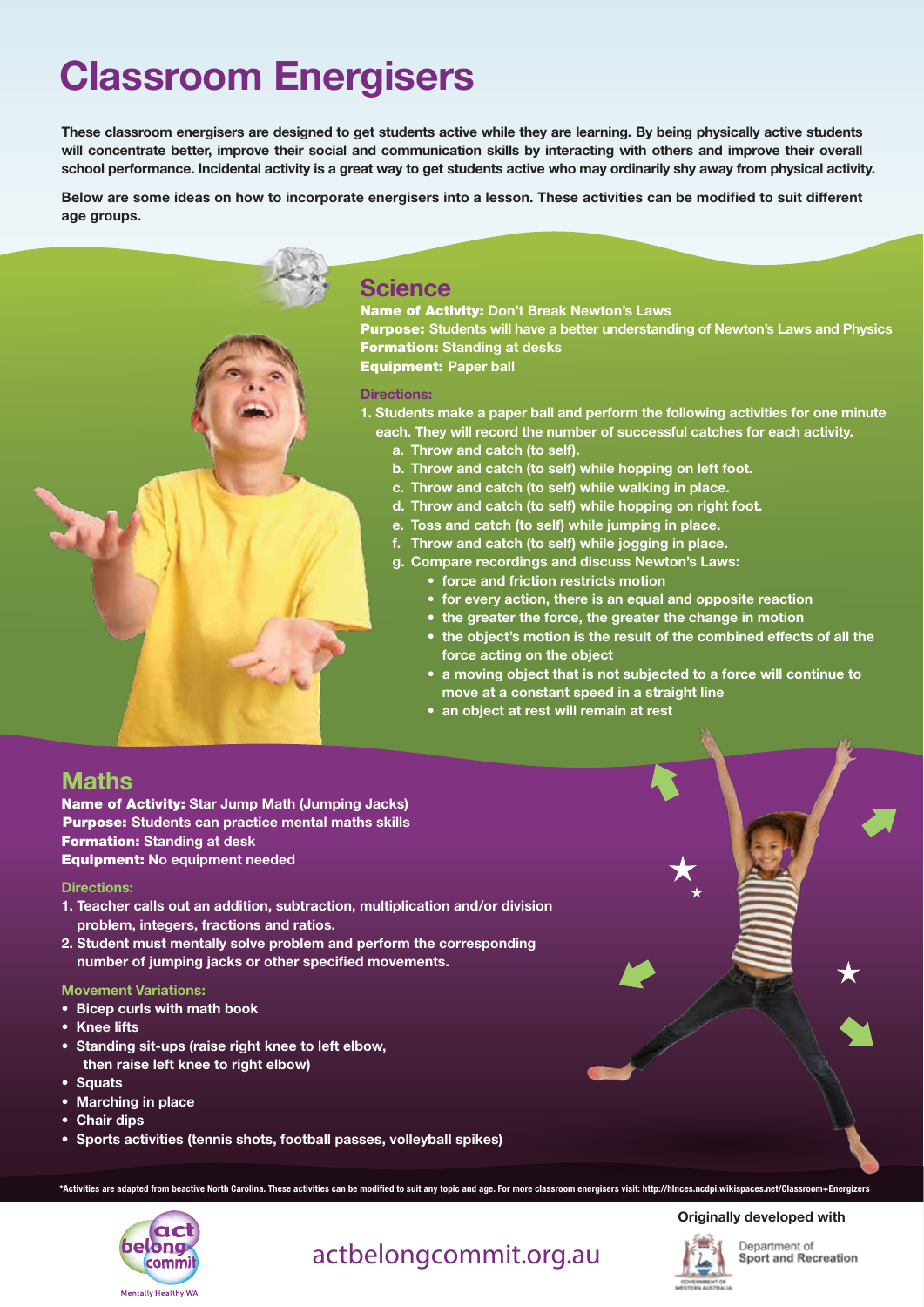# English

Name of Activity: Active Adjectives Purpose: Students will have a better understanding of adjectives/alliteration Formation: Standing at desk with partners Equipment: Paper and pencil

#### Directions:

- 1. Teacher reads a story or passage that contains adjectives.
- 2. Whenever the students hear an adjective they jog in place.
- 3. Students begin physical activity (e.g. jogging on the spot) and continue for 30 seconds or until teacher resumes reading.

#### *Variations:*

- *1. Have the students think of a physical activity that begins with the same letter of the adjective.*
- *2. Adaptation for advanced classes or a higher age group can be 'Active Alliteration'*





# Music / Drama

Name of Activity: Reading Rhythms

**Purpose:** Students are given the opportunity to improve creative expression Formation: Students stand at desks Equipment: CD, book

#### Directions:

- 1. Teacher selects a story.
- 2. Students stand by desks.
- 3. Teacher reads a section of the story and then plays music.
- 4. As music is playing students express themselves by dancing, moving, or acting out the section they have heard from the story.

## Social Studies

Name of Activity: Africa, Asia, Australia – Where do I belong? Purpose: Students will have an increased understanding of geography and culture **Formation: Standing at desks facing map** Equipment: Map on wall, pointer (e.g. stick)

#### Directions:

1. Teacher invites one student at a time to approach map 2. This student then performs a movement to the and describes a country/Continent using a particular social studies topic (see below examples) making sure the rest of the students to do not hear.

#### Examples:

- Specific governments identified by teacher
- Colonisation by European people
- Languages include Swahili, Hausa and Yoruba
- Languages include Hindi, Korean and Arabic
- Birthplace of homo sapiens
- Key figures identified by teacher (e.g. Barack Obama, Mao Tse-tung, Gandhi etc.)
- **Buddhist religion**
- rest of the class and they have to guess the country / continent the teacher described.
	- Hopping (like a kangaroo) if Australia
	- Marching in place if Asia
	- Dancing if Africa
	- Walk like penguin if Antarctica

The rest of the class must guess which continent/country this student is acting out.

\*Activities are adapted from beactive North Carolina. These activities can be modified to suit any topic and age. For more classroom energisers visit: http://hlnces.ncdpi.wikispaces.net/Classroom+Energizers



# actbelongcommit.org.au

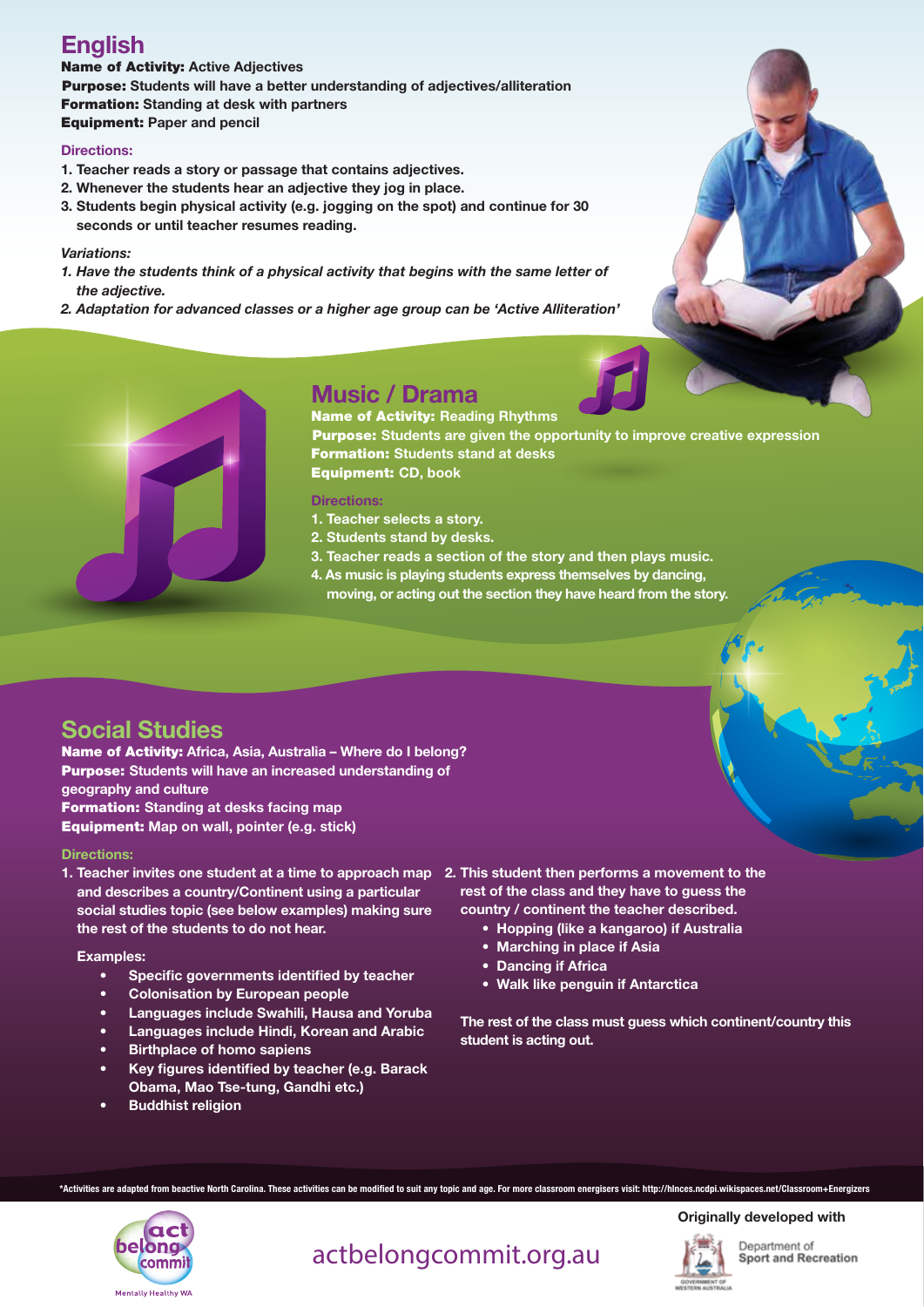

# **Health**

Name of Activity: Steppin' for Snacks Purpose: Students will have a better understanding of the food pyramid Equipment: None

#### Directions:

- 1. Teacher calls out a meal or snack item or writes it on the board.
- 2. If the food is healthy and could be consumed anytime, hop five times.
- 3. If the food should be consumed in moderation, hop 15 times.
- 4. If the food is unhealthy and should be consumed only occasionally, hop 30 times.
- 5. When teacher calls time, discuss food choices written on the board.
- 6. OPTIONAL: Link to Australian Healthy Living Pyramid.

http://www.nutritionaustralia.org/national/resource/healthy-living-pyramid

### English

Name of Activity: Language Lingo

Purpose: Students practice whichever English skills teacher prefers Formation: Divide the class into groups of no more than four members and create stations.

Equipment: Various: calculators, jump ropes, cones, balls and stopwatch

#### Directions:

- 1. Set up various stations with an English task and physical activity at each station.
- 2. The students perform a physical activity as group (eg. Perform Over and Under with a book, jump rope 15 times each, hula hopping around waist 15 times each).
- 3. Upon completion of physical activity, students are to complete the academic task (eg. Give three characteristics of fiction, give three characteristics of poetry etc.)
- 4. Upon completion of the activity and task students rotate to the next station.

\*Activities are adapted from beactive North Carolina. These activities can be modified to suit any topic and age. For more classroom energisers visit: http://hlnces.ncdpi.wikispaces.net/Classroom+Energizers



actbelongcommit.org.au